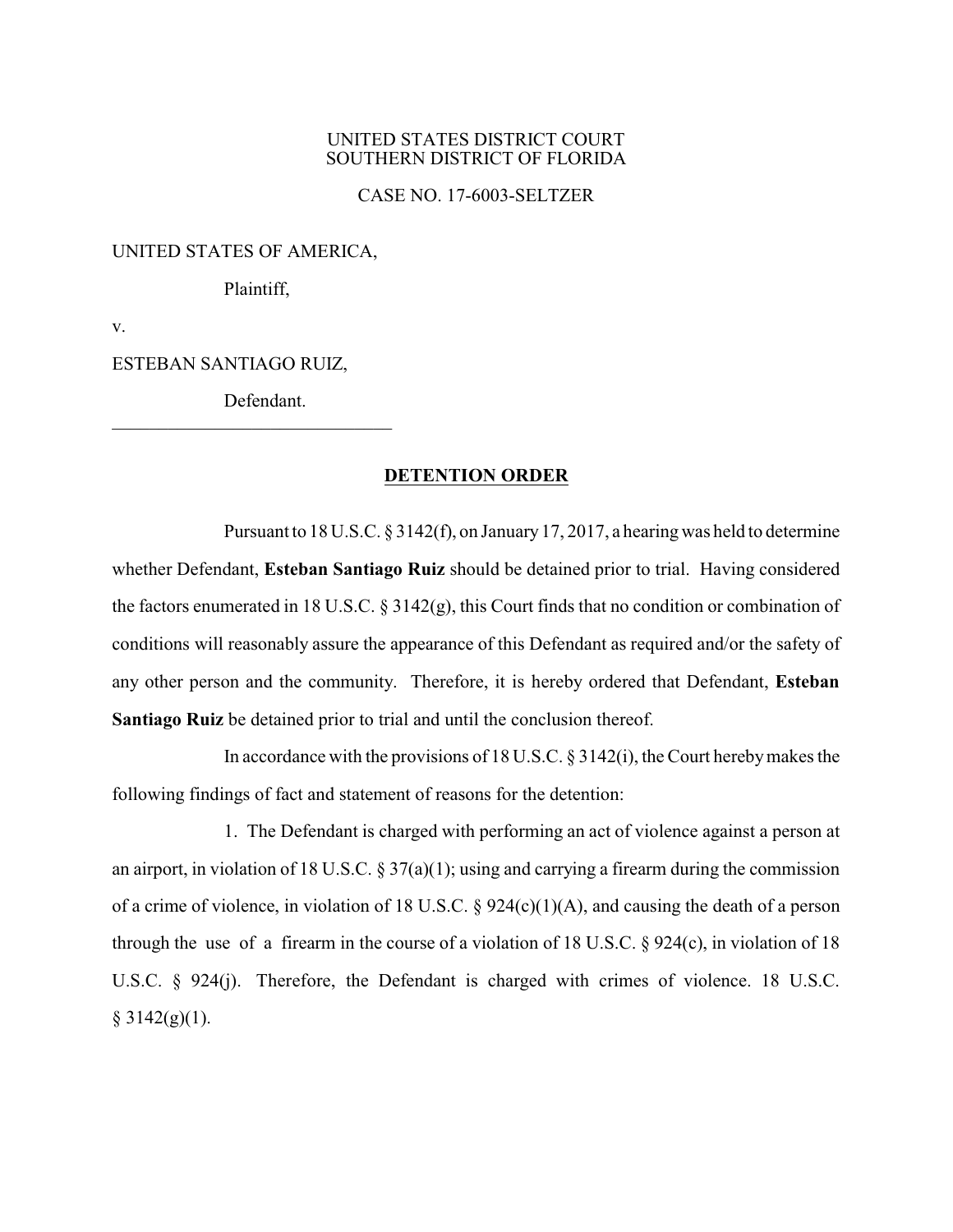2. The weight of the evidence against the Defendant is substantial. Government witnesses will testify that on January 6, 2016, the Defendant shot eleven people at the Fort Lauderdale International airport, killing five people and wounding six others. After being advised of his Miranda rights, the Defendant admitted to loading his checked firearm in an airport men's room and concealing it in his waistband. Once in the baggage claim area of the airport's Terminal 2, the Defendant began firing at random. 18 U.S.C.  $\S$  3142(g)(2).

3. The pertinent history and characteristics of the Defendant are that he is 26 years old and a resident of Anchorage, Alaska. The Defendant is unemployed and has no assets. He has no ties to the Southern District of Florida and faces life in prison or death if convicted of the offenses charged in the Complaint. The Defendant has no incentive to appear for trial and constitutes a risk of flight. 18 U.S.C.  $\S 3142(g)(3)(A)$  and (B).

4. There is probable cause to believe the Defendant shot eleven people and caused the death of five of them, all crimes of violence. Accordingly, the Defendant constitutes a danger to the community. 18 U.S.C.  $\S 3142(g)(4)$ .

5. The Court specifically finds that there are no conditions or combination of conditions which reasonably will assure the Defendant's appearance as required and/or the safety of any other person and the community. 18 U.S.C. § 3142(e).

Based upon the above findings of fact, which were supported byclear and convincing evidence, the Court has concluded that this Defendant presents a danger to the community and a serious risk of flight if released prior to trial. The Court hereby directs:

(a) That the Defendant be committed to the custody of the Attorney General for confinement in a corrections facility separate, to the extent practical, from persons awaiting or serving sentences or being held in custody pending appeal;

(b) That the Defendant be afforded reasonable opportunity for private consultation with counsel; and

2